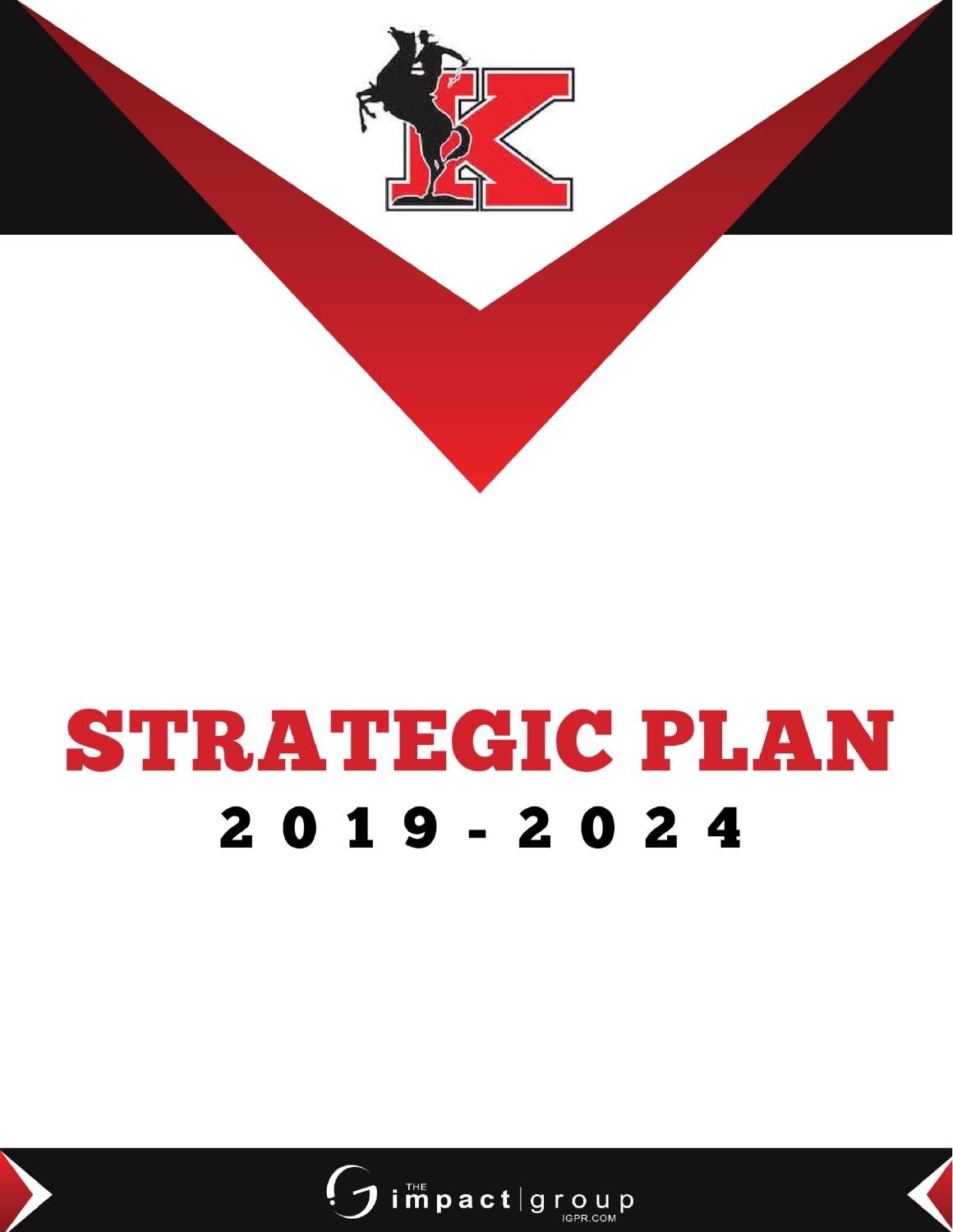

# **Table of Contents**

| 2019-2024 Strategic Plan |  |
|--------------------------|--|
|                          |  |
|                          |  |
|                          |  |
|                          |  |
|                          |  |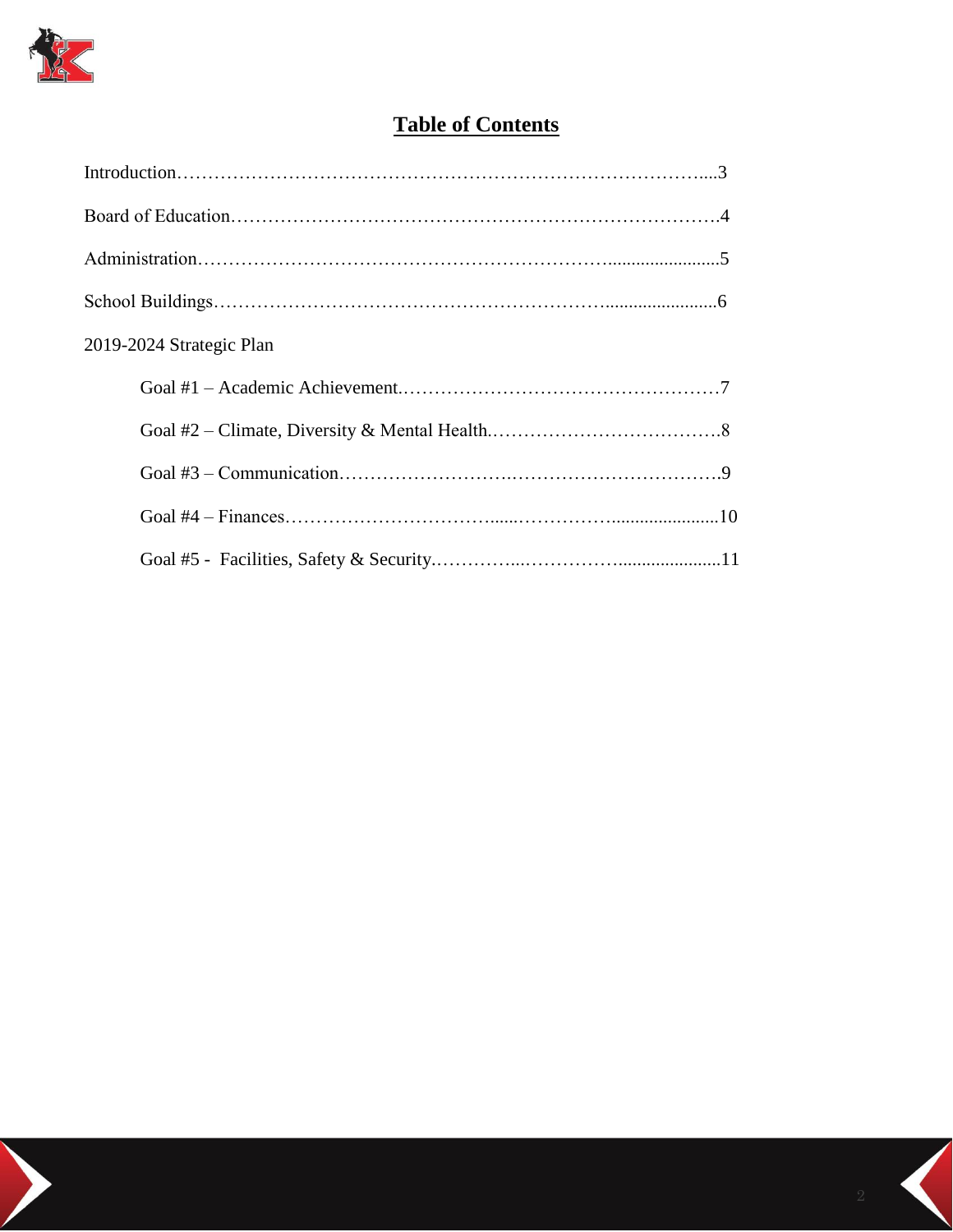

## **Introduction**

On behalf of the Board of Education, administration, teachers and support staff of the Kent City School District, I am proud to present our 2019-2024 strategic plan. Kent City Schools is primed to meet the challenges of the 21<sup>st</sup> century as we strive to provide our students with a holistic experience that prepares them for a future filled with possibilities. This plan will serve as a guide and resource as we determine the actions and decisions that will positively benefit our students and community now and in the future.

At present, school districts are asked to do more than ever before - with limited resources. This, however, does not change the direction and core philosophy of Kent City Schools. We are committed to creating an atmosphere that encourages inquiry, critical thinking, and the desire for life-long learning. We believe these abilities are fundamental to improving the quality of our students lives, today and in the future.

Our strategic plan was created based on a series of focus groups, interviews and surveys, which allowed us to gather feedback from local business leaders, government officials, civic organization members, school district staff, board members, parents and the community at large. For each year of the plan, Kent City Schools has developed specific, actionable objectives and assigned steps to dedicated teams of personnel to ensure goal attainment.

The plan covers five goal areas including:

- a. Academic Achievement
- b. Climate, Diversity & Mental Health
- c. Communications
- d. Finances
- e. Facilities, Safety & Security

We are excited to consider the results as we begin work on the individual components of our plan and are committed to providing timely and transparent updates to our community stakeholders. The future is bright for Kent City Schools.

Sincerely,

George J. Joseph Superintendent, Kent City Schools

Date: June 18, 2019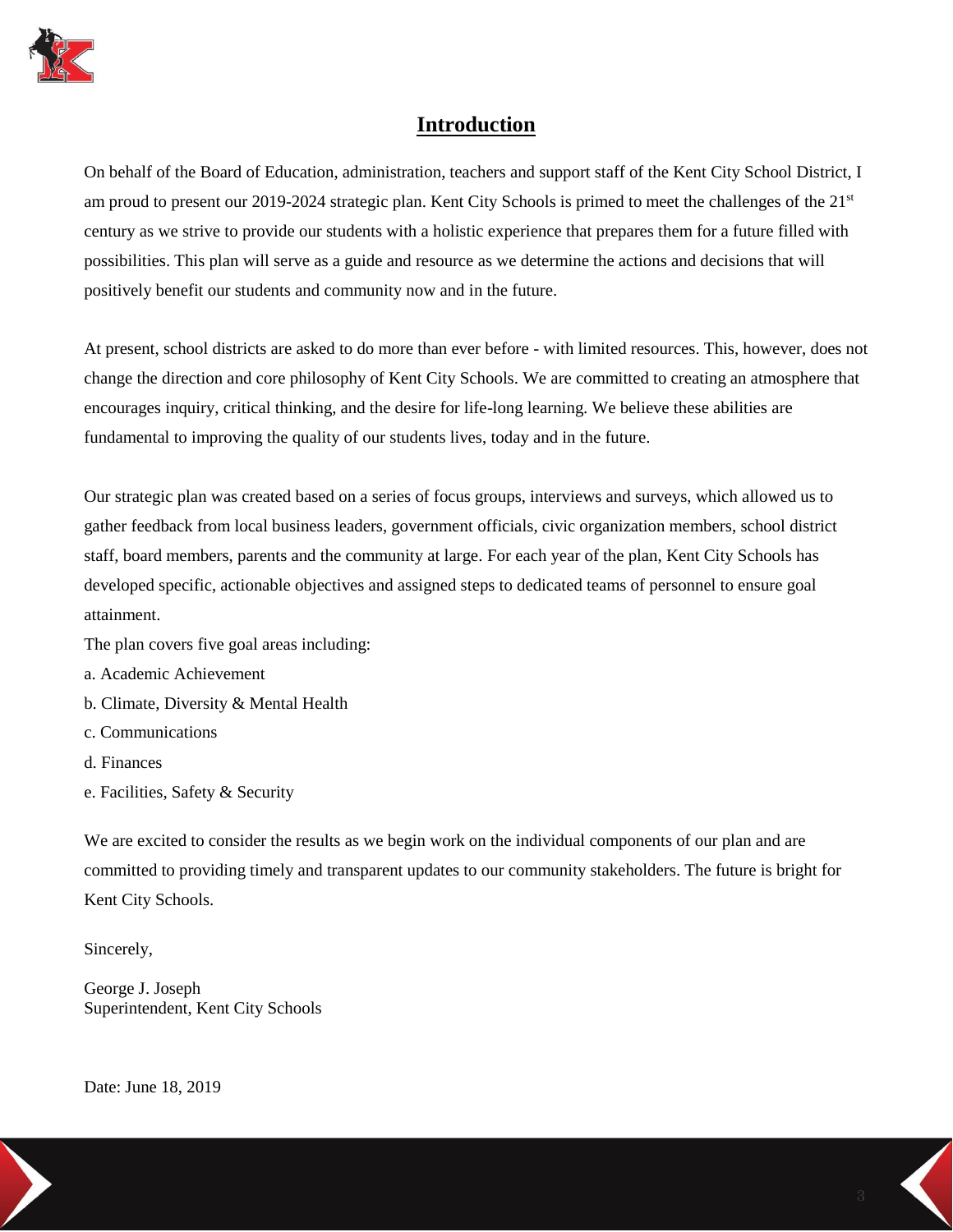

## **Kent City Schools Board of Education**

Rebekah Wright Kulis, President [rwrightkulis@kentschools.net](mailto:rwrightkulis@kentschools.net)

Ryan S. Ferrara, Vice President [rferarra@kentschools.net](mailto:rferarra@kentschools.net)

Brian K. Boykin, Board Member [bboykin@kentschools.net](mailto:bboykin@kentschools.net)

Dr. Marlene Dorsey, Board Member [mdorsey@kentschools.net](mailto:mdorsey@kentschools.net)

Pamela Ferguson, Board Member [pferguson@kentschools.net](mailto:pferguson@kentschools.net)

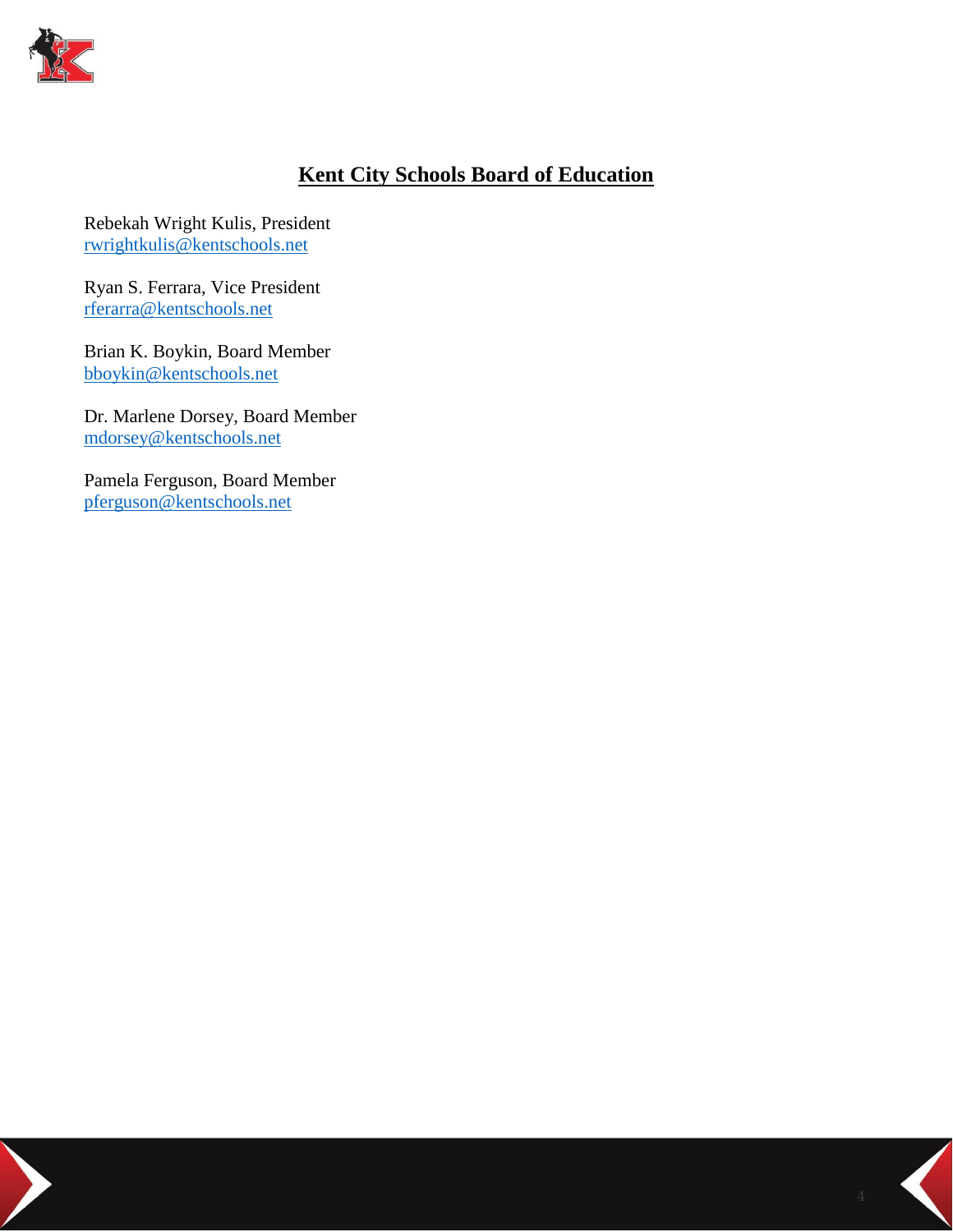

## **Kent City School District Central Administration**

**Board of Education Offices 321 N. DePeyster St. Kent, OH 44240 330-676-7600**

George J. Joseph, Superintendent [gjoseph@kentschools.net](mailto:gjoseph@kentschools.net)

Deborah A. Krutz, Treasurer [dkrutz@kentschools.net](mailto:dkrutz@kentschools.net)

Tom Larkin, Assistant Superintendent/Personnel [tlarkin@kentchools.net](mailto:ke_tlarkin@kentchools.net)

Jim Soyars, Director of Business Services [jsoyars@kentschools.net](mailto:jsoyars@kentschools.net)

Linda Paulus, Director of Data Analysis [lpaulus@kentschools.net](mailto:ke_lpaulus@kentschools.net)

Karen Rumley, Director of Instructional Program [krumley@kentschools.net](mailto:ke_krumley@kentschools.net)

Dr. Justin Gates, Director of Student Services [jgates@kentschools.net](mailto:ke_jgates@kentschools.net)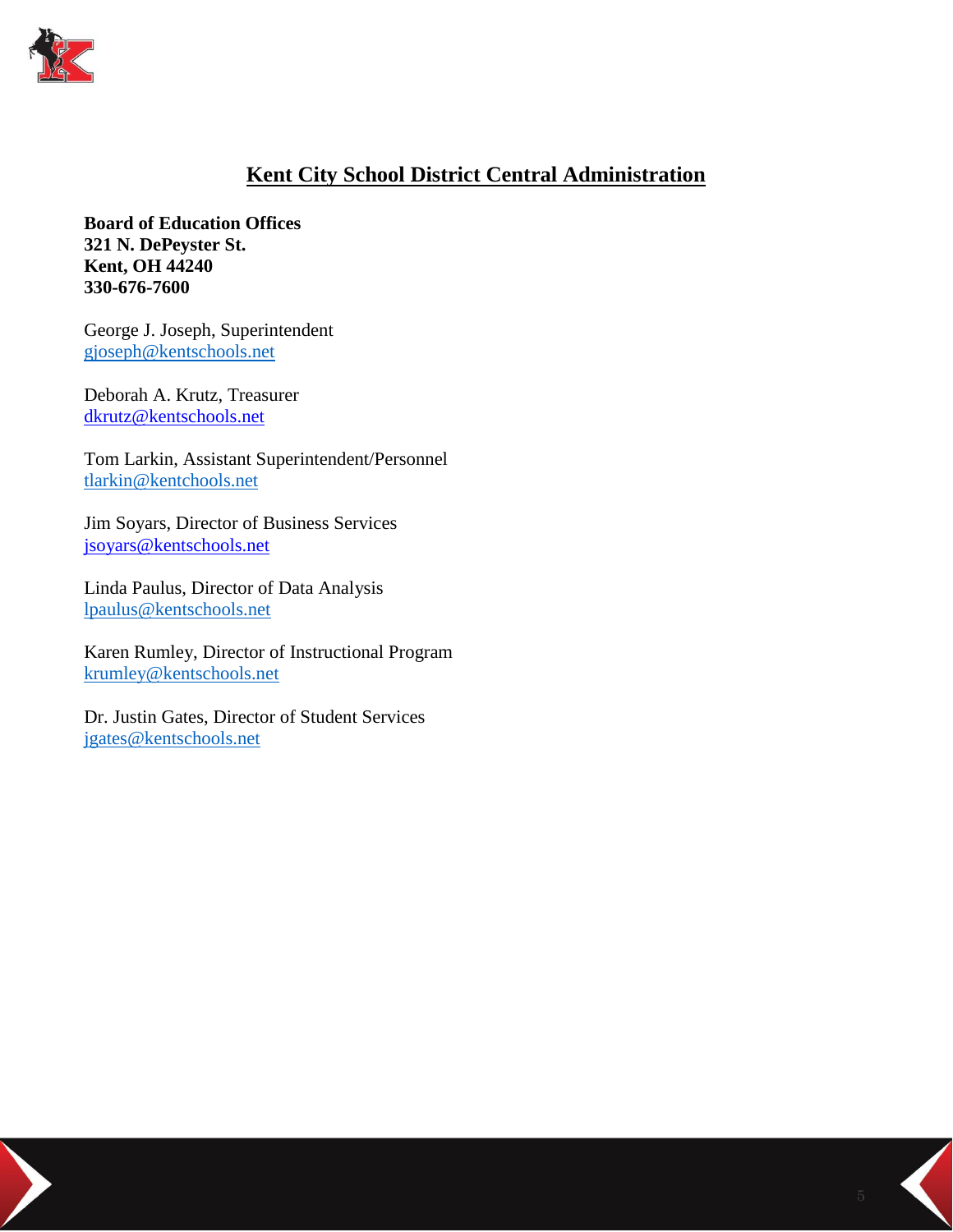

## **Kent City School District Buildings**

#### **Theodore Roosevelt High School**

1400 N. Mantua St. Kent, OH 44240 330-676-8700 Dennis Love, Principal Brian Bachtel, Assistant Principal Mary Lynn Bush, Assistant Principal Daniela Stuckey, Assistant Principal

#### **Stanton Middle School**

1175 Hudson Rd. Kent, OH 44240 330-676-8600 Anthony Horton, Principal Kathy Scott, Assistant Principal Aaron Hido, Dean of Students

#### **Holden Elementary**

132 W. School St. Kent, OH 44240 330-676-8400 Todd Poole, Principal

#### **Longcoy Elementary**

1069 Elno Ave. Kent, OH 44240 330-676-8350 Janice Swan, Principal

#### **Davey Elementary**

196 N. Prospect St. Kent, OH 44240 330-676-7400 Abbey Bolton, Principal

## **Walls Elementary**

900 Doramor St. Kent, OH 44240 330-676-8300 Heidi Singer, Principal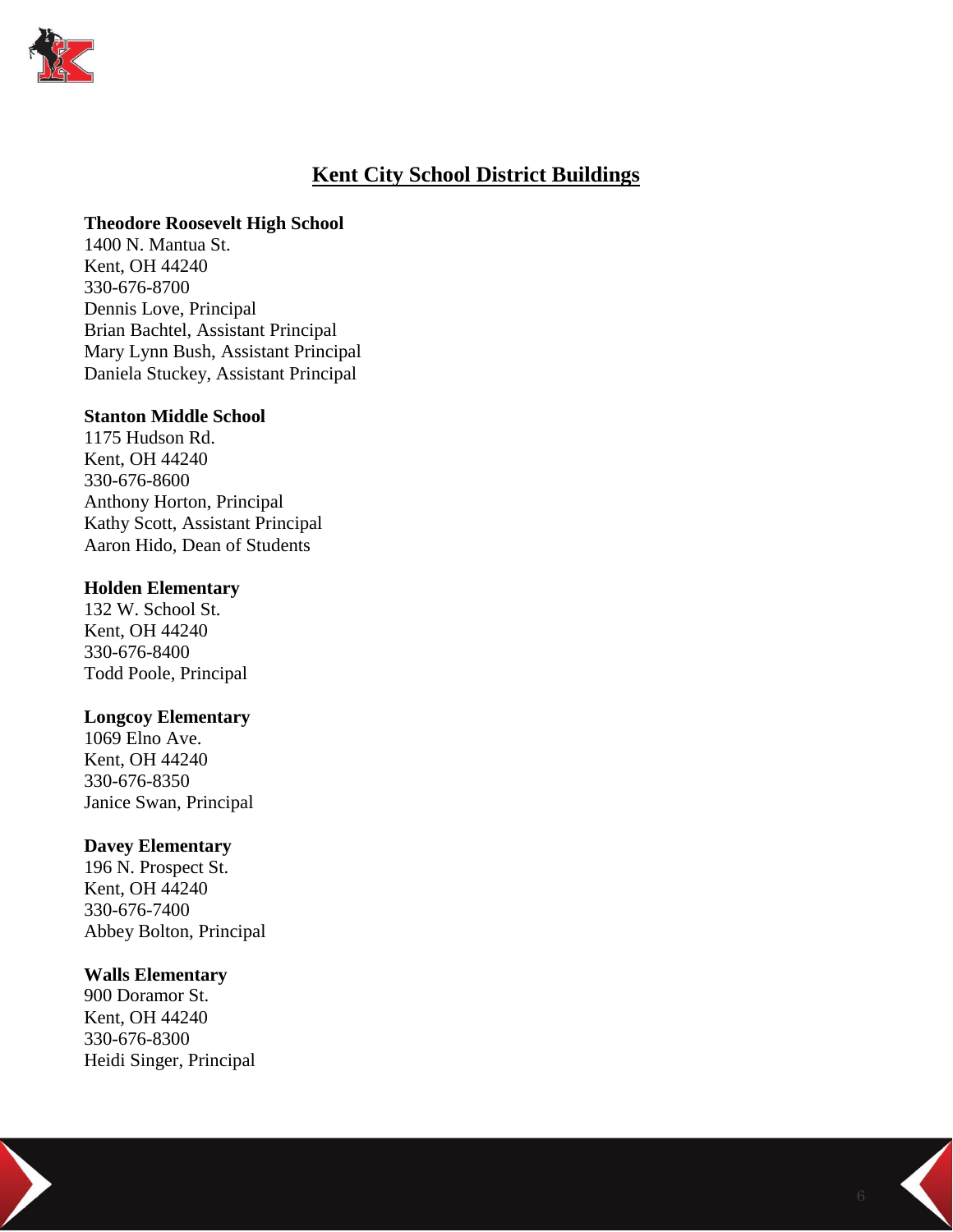

## **Goal #1 – Academic Achievement**

Provide a comprehensive academic program that considers and values the diverse needs of every student. Prepare students for the demands of the 21<sup>st</sup> century by utilizing research-based practices in a high-expectations environment. Provide mental health support personnel and resources to students and families in need.

#### **Objectives**:

A. Ensure equitable student access to a rigorous and relevant core curriculum across all disciplines that prepare students for career and college readiness.

| <b>Action Steps</b>         | Team Leader | Timeframe          | <b>Notes</b> |
|-----------------------------|-------------|--------------------|--------------|
| Evaluate current curriculum | Karen R.    | January 2020       |              |
| Develop recommendations     | Karen R.    | April 2020         |              |
| Implement recommendations   | Karen R.    | August 2020        |              |
| Measure and report success  | Karen R.    | May 2021 (ongoing) |              |

B. Study and make recommendations on best-practice strategies which focus on gap-closing for all student subgroups. (i.e. economically disadvantaged, minority, etc.)

| <b>Action Steps</b>         | Team Leader | Timeframe          | <b>Notes</b> |
|-----------------------------|-------------|--------------------|--------------|
| Evaluate current strategies | Linda P.    | January 2020       |              |
| Develop recommendations     | Linda P.    | April 2020         |              |
| Implement recommendations   | Linda P.    | August 2020        |              |
| Measure and report success  | Linda P.    | May 2021 (ongoing) |              |

C. Design a comprehensive system for academic intervention(s) that will be applied consistently at all grade levels; focus resources to support personnel currently working with at-risk students and students with special needs.

| <b>Action Steps</b>        | Team Leader | Timeframe    | <b>Notes</b> |
|----------------------------|-------------|--------------|--------------|
| Assess current system      | Justin G.   | January 2020 |              |
| Develop recommendations    | Justin G.   | April 2020   |              |
| Implement recommendations  | Justin G.   | August 2020  |              |
| Measure and report success | Justin G.   | August 2021  |              |

D. Increase internal and external collaboration to positively impact consistency of curriculum and student achievement.

| <b>Action Steps</b>        | Team Leader | Timeframe     | <b>Notes</b> |
|----------------------------|-------------|---------------|--------------|
| Evaluate current systems   | Dennis L.   | January 2020  |              |
| Develop recommendations    | Dennis L.   | February 2020 |              |
| Implement recommendations  | Dennis L.   | <b>TBD</b>    |              |
| Measure and report success | Dennis L.   | TBD (Ongoing) |              |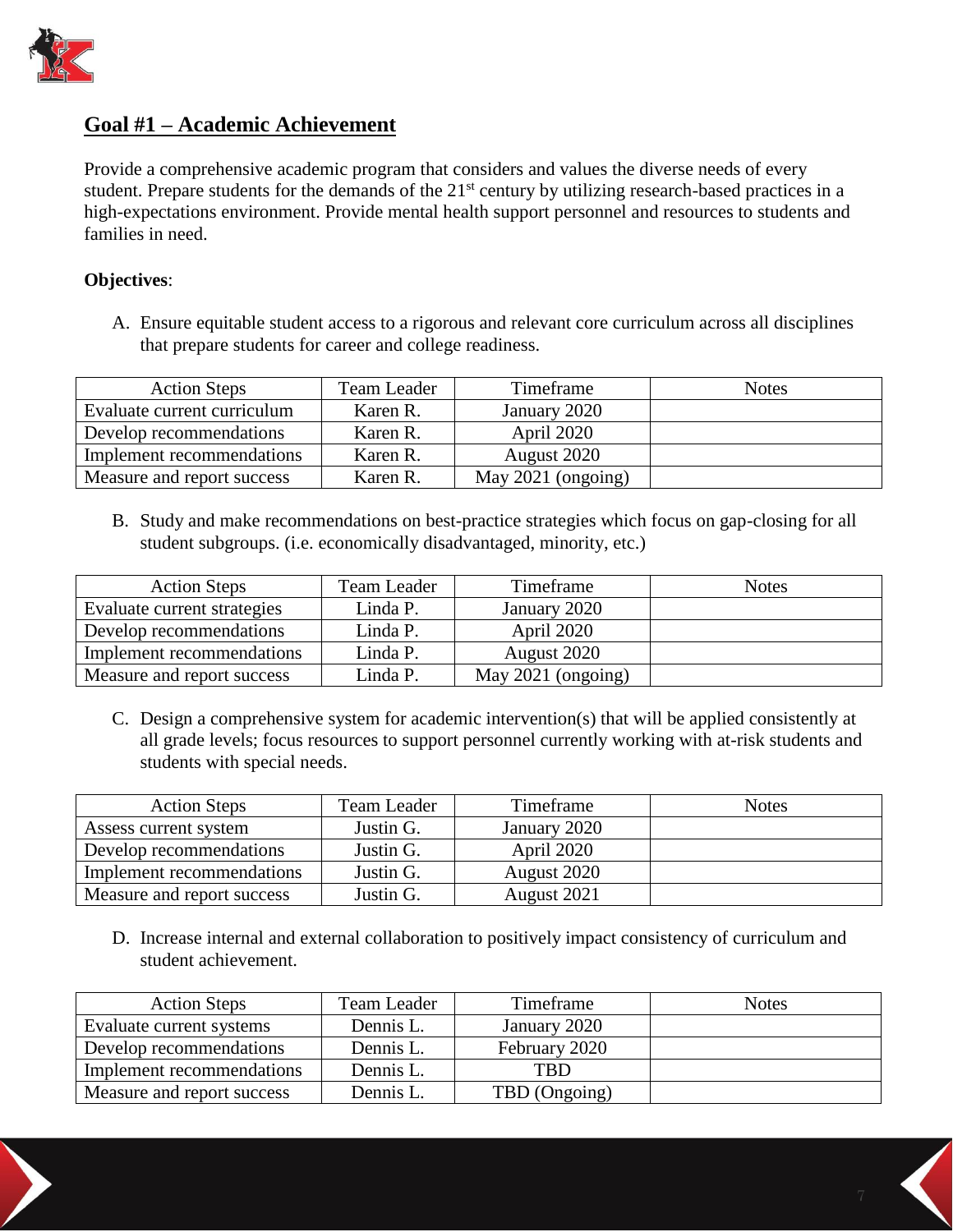

## **Goal #2 – Climate, Diversity & Mental Health**

Continue a culture that is accepting, respectful and appreciative so that every student, staff and community member feels welcomed and inspired to call Kent City Schools home. Continue to build upon longstanding traditions of acceptance and inclusion through purposeful dialogue and engagement of traditionally underrepresented groups.

## **Objectives**:

A. Continue to recruit and retain diverse staff members to more accurately reflect the student population of Kent City Schools.

| <b>Action Steps</b>        | Team Leader | Timeframe        | <b>Notes</b> |
|----------------------------|-------------|------------------|--------------|
| Evaluate current systems   | Tom L.      | May 2019         |              |
| Develop recommendations    | Tom L.      | <b>July 2019</b> |              |
| Implement recommendations  | Tom L.      | January 2020     |              |
| Measure and report success | Tom L.      | June 2020        |              |

B. Create opportunities for extended supports for all students in need; provide specific supports to traditionally underrepresented demographics.

| <b>Action Steps</b>          | Team Leader | Timeframe    | <b>Notes</b> |
|------------------------------|-------------|--------------|--------------|
| Assess current opportunities | Todd P.     | January 2020 |              |
| Develop recommendations      | Todd P.     | March 2020   |              |
| Implement recommendations    | Todd P.     | August 2020  |              |
| Measure and report success   | Todd P.     | June 2021    |              |

C. Provide ongoing staff training and professional development in inclusive practices and supports.

| <b>Action Steps</b>        | Team Leader | Timeframe     | <b>Notes</b> |
|----------------------------|-------------|---------------|--------------|
| Evaluate current platform  | Justin G.   | January 2020  |              |
| Develop recommendations    | Justin G.   | April 2020    |              |
| Implement recommendations  | Justin G.   | November 2020 |              |
| Measure and report success | Justin G.   | June 2022     |              |

D. Develop and promote collaborative opportunities that increase interaction and exposure to diverse groups within the Kent community.

| <b>Action Steps</b>            | Team Leader  | Timeframe    | <b>Notes</b> |
|--------------------------------|--------------|--------------|--------------|
| Evaluate current opportunities | Mary Lynn B. | January 2020 |              |
| Develop recommendations        | Mary Lynn B. | April 2020   |              |
| Implement recommendations      | Mary Lynn B. | August 2020  |              |
| Measure and report success     | Mary Lynn B. | January 2021 |              |

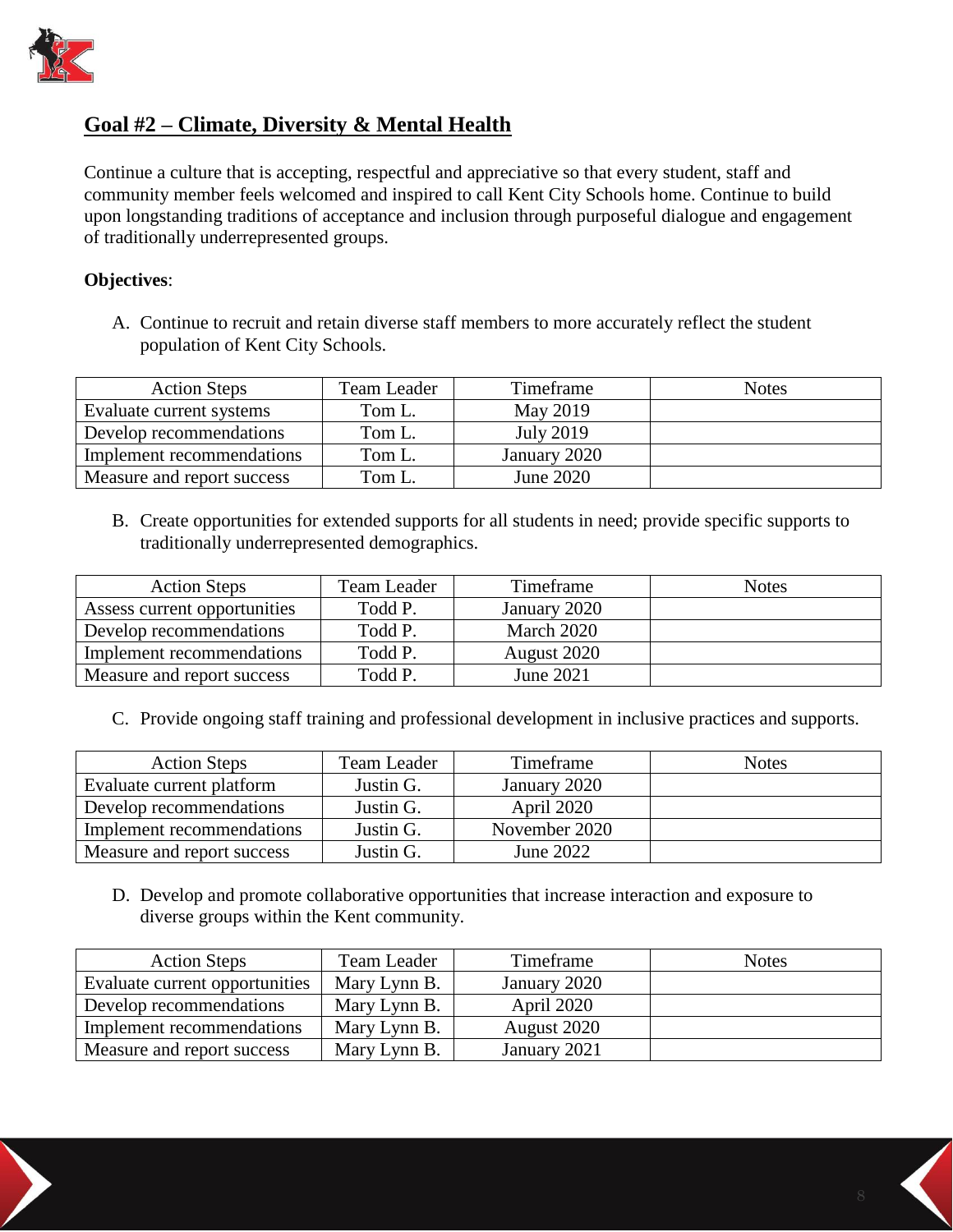

E. Offer a comprehensive program of services for students and families with mental health needs; continue to provide staff training in mental health awareness and support classroom strategies that promote a healthy, whole-child outlook.

| <b>Action Steps</b>        | Team Leader | Timeframe    | <b>Notes</b> |
|----------------------------|-------------|--------------|--------------|
| Evaluate current           | Janice S.   | June 2020    |              |
| programming                |             |              |              |
| Develop recommendations    | Janice S.   | January 2021 |              |
| Implement recommendations  | Janice S.   | August 2021  |              |
| Measure and report success | Janice S.   | August 2022  |              |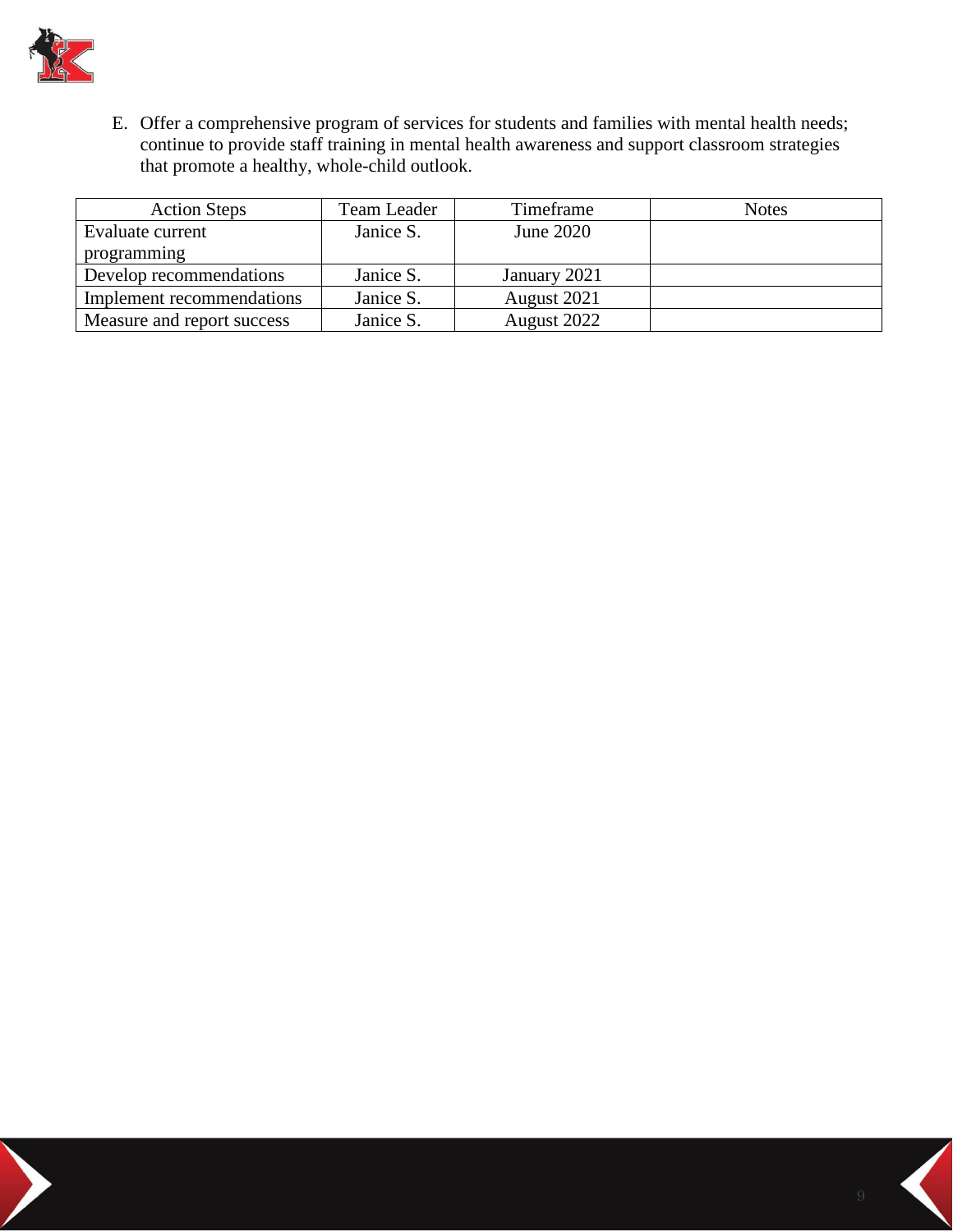

## **Goal #3 – Communication**

Enhance and expand open, innovative and diverse methods of communication to provide needed information and resources to students, staff, families and the community. Actively engage all stakeholders in two-way communication practices.

#### **Objectives:**

A. Create systems and strategies to ensure consistent levels of communication and uniform application of rules and policies for all district buildings.

| <b>Action Steps</b>        | Team Leader | Timeframe    | <b>Notes</b> |
|----------------------------|-------------|--------------|--------------|
| Assess current systems     | George J.   | June 2020    |              |
| Develop recommendations    | George J.   | January 2021 |              |
| Implement recommendations  | George J.   | August 2021  |              |
| Measure and report success | George J.   | June 2022    |              |

B. Design a communications support network dedicated to providing support services for students and families in need and/or in crisis.

| <b>Action Steps</b>        | Team Leader | Timeframe    | <b>Notes</b> |
|----------------------------|-------------|--------------|--------------|
| Assess current             | Abbey B.    | January 2020 |              |
| communication support      |             |              |              |
| strategies                 |             |              |              |
| Develop recommendations    | Abbey B.    | March 2020   |              |
| Implement recommendations  | Abbey B.    | August 2020  |              |
| Measure and report success | Abbey B.    | June 2021    |              |

C. Design and establish consistent and meaningful opportunities for staff collaboration across teams and grade-level departments.

| <b>Action Steps</b>          | Team Leader | Timeframe    | <b>Notes</b> |
|------------------------------|-------------|--------------|--------------|
| Assess current opportunities | Linda P.    | January 2020 |              |
| Develop recommendations      | Linda P.    | April 2020   |              |
| Implement recommendations    | Linda P.    | August 2020  |              |
| Measure and report success   | Linda P.    | June 2021    |              |

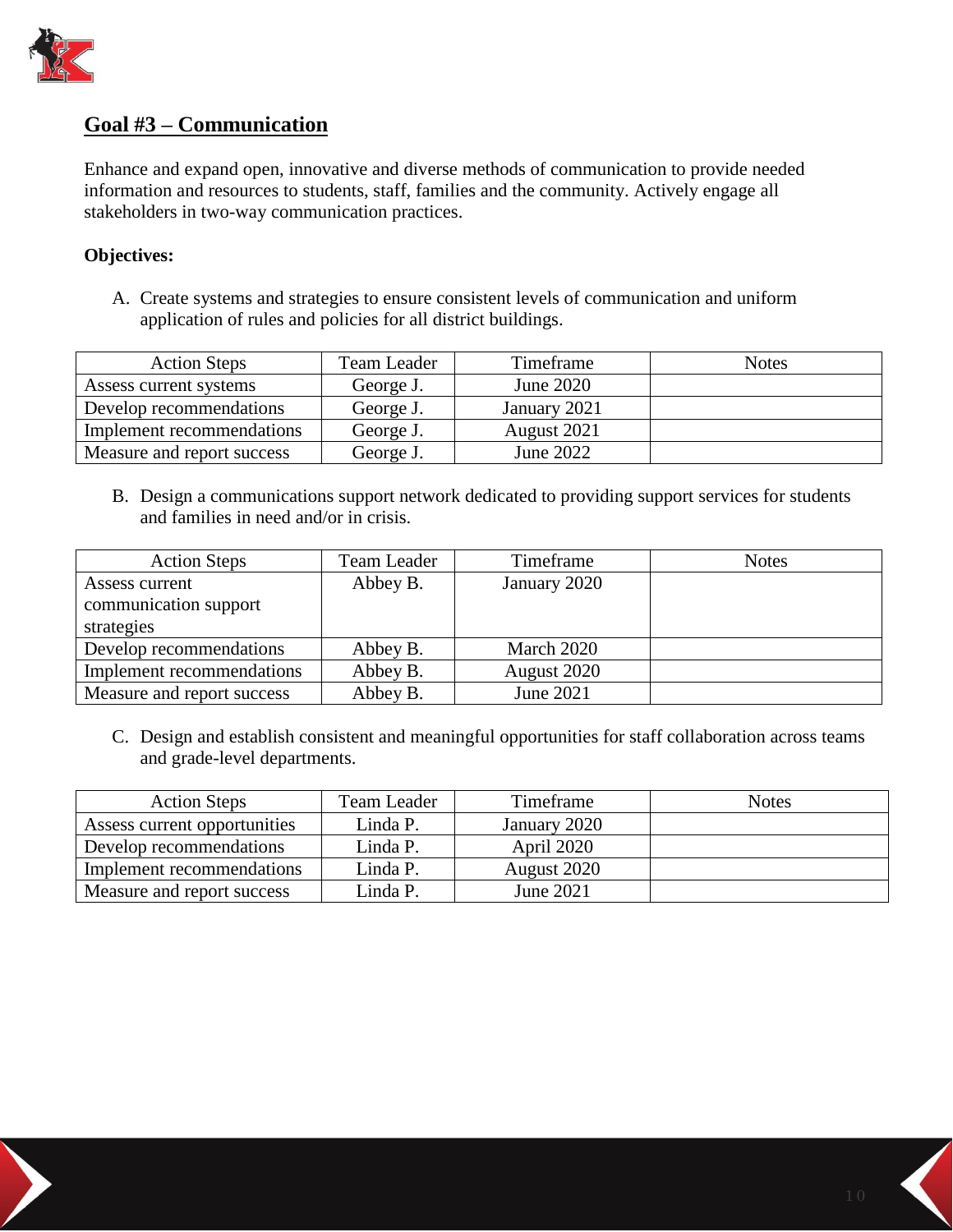

## **Goal #4 – Finances**

Continue to demonstrate exceptional accountability, transparency and responsibility in all aspects of operations and fiscal management. Take a proactive stance to maintain infrastructure, programs and services.

## **Objectives:**

A. Provide regular community updates on all capital improvement projects and initiatives.

| <b>Action Steps</b>         | Team Leader | Timeframe           | <b>Notes</b> |
|-----------------------------|-------------|---------------------|--------------|
| Assess current systems for  | Jim S.      | August 2019         |              |
| providing community updates |             |                     |              |
| Develop recommendations     | Jim S.      | January 2020        |              |
| Implement recommendations   | Jim S.      | June 2020           |              |
| Measure and report success  | Jim S.      | June 2021 (Ongoing) |              |

B. Continue to monitor the effectiveness and efficiency of district operations.

| <b>Action Steps</b>         | Team Leader | Timeframe           | <b>Notes</b> |
|-----------------------------|-------------|---------------------|--------------|
| Evaluate current operations | Debbie K.   | October 2019        |              |
| system                      |             |                     |              |
| Develop recommendations     | Debbie K.   | <b>July 2020</b>    |              |
| Implement recommendations   | Debbie K.   | October 2020        |              |
| Measure and report success  | Debbie K.   | July 2021 (Ongoing) |              |

C. Explore opportunities for additional corporate gifts, in-kind donations, grants, financing and matching contributions from local businesses and foundations.

| <b>Action Steps</b>          | Team Leader | Timeframe    | <b>Notes</b> |
|------------------------------|-------------|--------------|--------------|
| Assess current opportunities | Brian B.    | August 2019  |              |
| Develop recommendations      | Brian B.    | January 2020 |              |
| Implement recommendations    | Brian B.    | August 2020  |              |
| Measure and report success   | Brian B.    | June 2021    |              |

D. Provide the community with additional transparent, ongoing and consistent updates on district finances.

| <b>Action Steps</b>        | Team Leader | Timeframe           | <b>Notes</b> |
|----------------------------|-------------|---------------------|--------------|
| Assess current systems for | Debbie K.   | October 2019        |              |
| communicating updates      |             |                     |              |
| Develop recommendations    | Debbie K.   | <b>July 2020</b>    |              |
| Implement recommendations  | Debbie K.   | October 2020        |              |
| Measure and report success | Debbie K.   | July 2021 (Ongoing) |              |